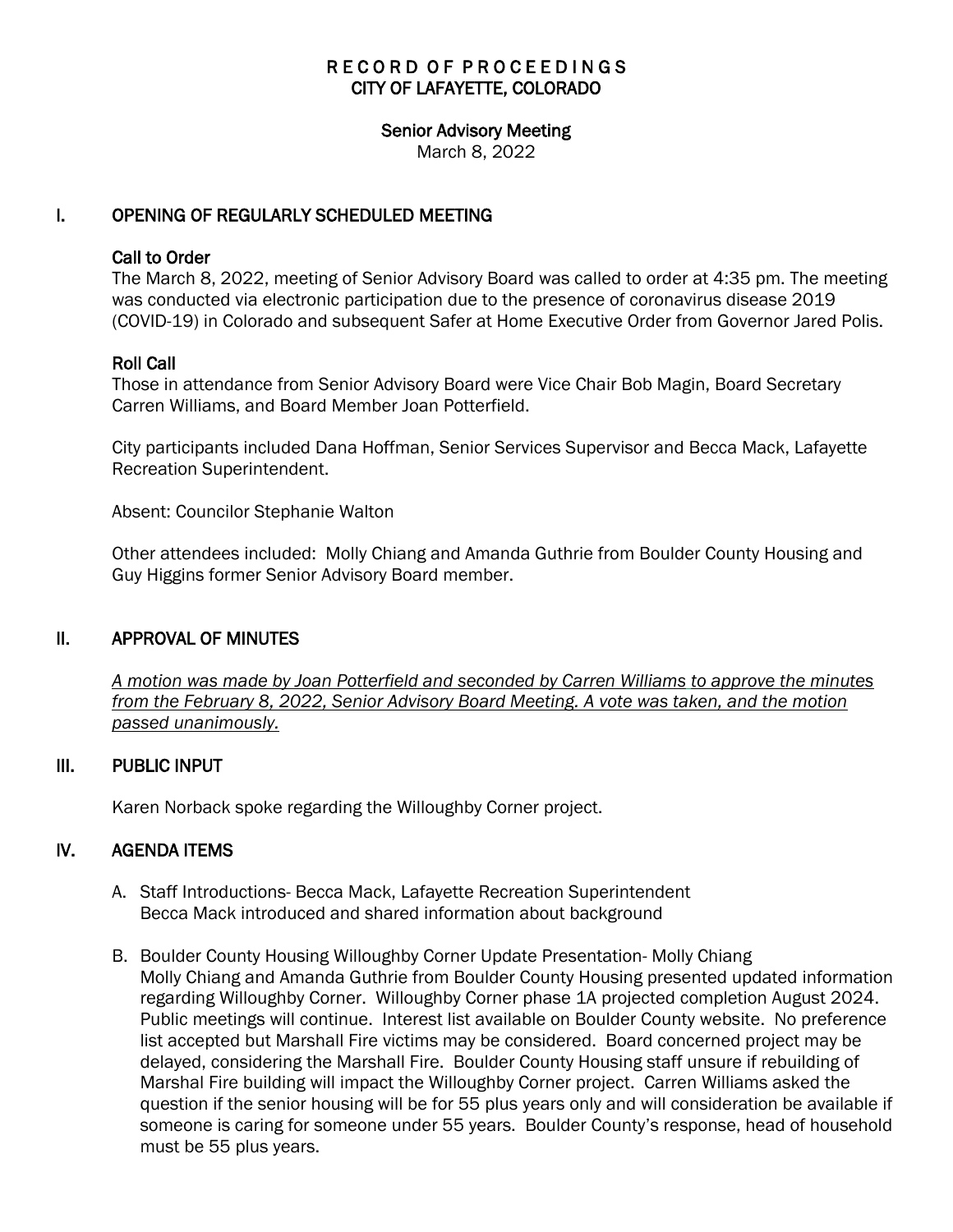Senior Advisory Board Meeting April 13, 2021 Page 2

- C. Boulder County Aging Advisory Council Report Carren Williams shared new members were introduced.
- D. Senior Advisory Board Membership
	- 1. Applicant Guy Higgins Guy Higgins, whose term expired December 31, 2021, applied to the board. Joan Potterfield made a motion to recommend that City Council accept Guy's membership for a three-year term. Carren Williams seconded; motion passed unanimously.
	- 2. Chair nomination and election Joan Potterfiled made motion for Guy Higgins to become chair. Bob Magin seconded; motion passed unanimously.
- E. Older American's Month Proclamation Bob Magin made a motion to recommend "Age My Way" Older American's Month proclamation to City Council. Joan Potterfield seconded; motion passed unanimously.

# V. NEW BUSINESS

- A. Boulder County Housing Willoughby Corner rezoning support Bob Magin made a motion for Lafayette Senior Advisory Board to the Lafayette Planning Commission in support of the Willoughby Corner rezoning from industrial to high density residential. Joan Potterfield seconded; motion passed unanimously.
- B. Senior Advisory Board meeting location Senior Advisory Board discussed resuming in-person meetings. Bob Magin made the motion to resumed meetings in person. Discussed if meetings are available hybrid. Staff will report back. Agreed to resume in person. Joan Potterfield seconded; motion passed.

# VI. COUNCIL REPORT

None

# VII, STAFF REPORT

Staff member, Dana Hoffman, Senior Services Supervisor reported Boulder County Area Agency on Agency to conduct Age Well Plan update and community conversation meetings on August 30 at 1pm and September 6 at 5:30pm. More information available in summer City of Lafayette Activity Guide. City of Lafayette Recreation Department Facebook page will promote older adult activities.

# VIII. ADJOURN

The meeting was adjourned, 6:27pm. *A motion was made by Joan Potterfield and seconded by Bob Magin to approve the adjournment. A vote was taken, and the motion passed unanimously.*